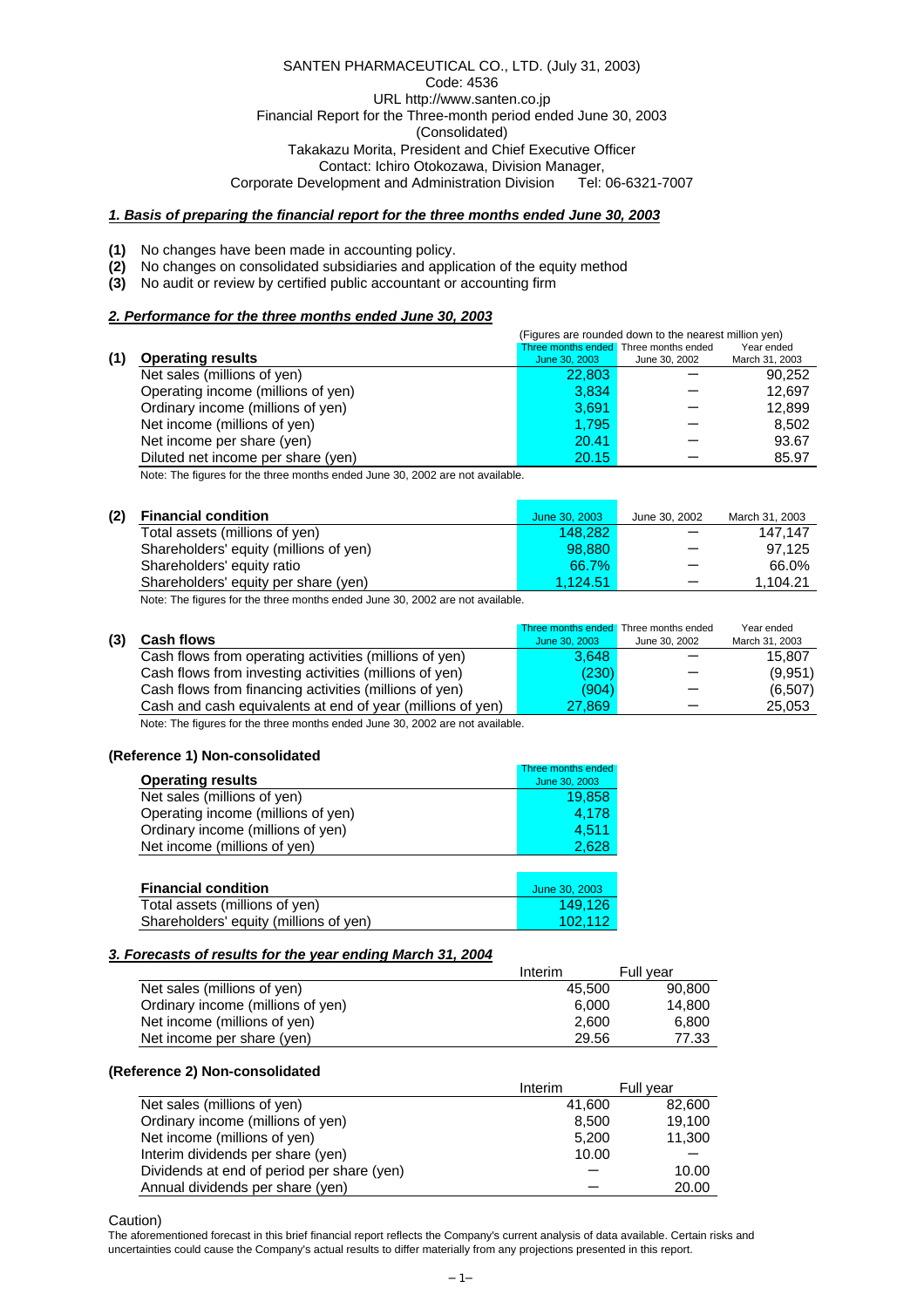| <b>Quarterly consolidated balance sheets</b> |
|----------------------------------------------|
|----------------------------------------------|

|                                              |   |                |              |                     |   |                      | (Millions of yen)        |        |
|----------------------------------------------|---|----------------|--------------|---------------------|---|----------------------|--------------------------|--------|
|                                              |   | June 30,2003   |              |                     |   | <b>March 31,2003</b> |                          |        |
|                                              |   | Yen            |              | <b>Composition</b>  |   | Yen                  | <b>Composition</b>       |        |
|                                              |   | <b>Assets</b>  |              |                     |   |                      |                          |        |
| <b>I</b> Current assets                      |   | 84,180         |              | 56.8 %              |   | 83,431               |                          | 56.7 % |
| <b>Cash and deposits</b>                     |   | 23,810         |              |                     |   | 23,136               |                          |        |
| Notes receivable and<br>accounts receivable  |   | 32,955         |              |                     |   | 32,516               |                          |        |
| <b>Marketable securities</b>                 |   | 8,771          |              |                     |   | 7,771                |                          |        |
| <b>Inventories</b>                           |   | 12,499         |              |                     |   | 11,684               |                          |        |
| <b>Deferred tax assets</b>                   |   | 978            |              |                     |   | 1,201                |                          |        |
| <b>Other current assets</b>                  |   | 5,305          |              |                     |   | 7,262                |                          |        |
| <b>Allowance for doubtful</b><br>receivables | Δ | 140            |              |                     | Δ | 141                  |                          |        |
| <b>II</b> Fixed assets                       |   | 64,102         |              | 43.2                |   | 63,716               | 43.3                     |        |
| <b>Tangible assets</b>                       |   | 41,126)        | $\mathsf{I}$ | 27.7)               |   | 40,850)              | $\overline{\mathcal{L}}$ | 27.8 ) |
| <b>Buildings and structures</b>              |   | 20,413         |              |                     |   | 20,351               |                          |        |
| Machinery, equipment and<br>vehicles         |   | 2,061          |              |                     |   | 1,958                |                          |        |
| Land                                         |   | 10,996         |              |                     |   | 10,990               |                          |        |
| <b>Construction in progress</b>              |   | 5,097          |              |                     |   | 4,966                |                          |        |
| Other tangible assets                        |   | 2,557          |              |                     |   | 2,582                |                          |        |
| Intangible assets                            |   | 4,681)         | K            | 3.2)                |   | 4,781)               | K                        | 3.2)   |
| Goodwill                                     |   | 1,562          |              |                     |   | 1,598                |                          |        |
| Other intangible assets                      |   | 3,118          |              |                     |   | 3,182                |                          |        |
| Investments and other assets                 |   | $18,294$ ) $($ |              | $12.3$ ) $\sqrt{ }$ |   | $18,085$ ) $($       |                          | 12.3)  |
| <b>Investment securities</b>                 |   | 10,137         |              |                     |   | 9,945                |                          |        |
| <b>Deferred tax assets</b>                   |   | 2,376          |              |                     |   | 2,331                |                          |        |
| <b>Others</b>                                |   | 5,781          |              |                     |   | 5,808                |                          |        |
| <b>Allowance for doubtful</b><br>receivables | Δ | 0              |              |                     | Δ | 0                    |                          |        |
| <b>Total assets</b>                          |   | 148,282        |              | 100.0               |   | 147,147              | 100.0                    |        |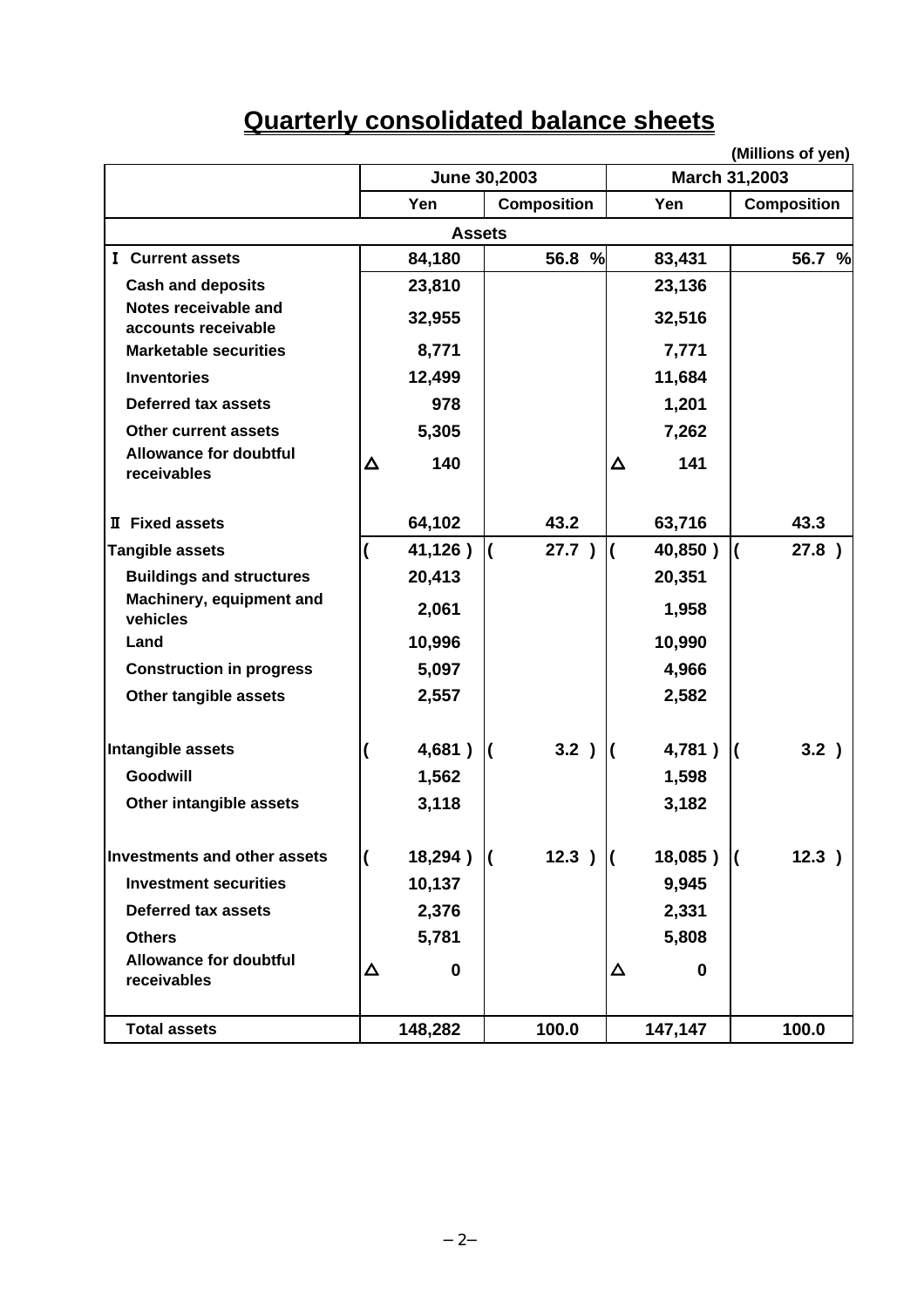|                                                                      |                    | June 30,2003                |   |                    |   | March 31,2003 |   | (Millions of yen)  |
|----------------------------------------------------------------------|--------------------|-----------------------------|---|--------------------|---|---------------|---|--------------------|
|                                                                      |                    | Yen                         |   | <b>Composition</b> |   | Yen           |   | <b>Composition</b> |
|                                                                      | <b>Liabilities</b> |                             |   |                    |   |               |   |                    |
| <b>I</b> Current liabilities                                         |                    | 39,553                      |   | 26.7 %             |   | 39,637        |   | 26.9 %             |
| Trade accounts payable                                               |                    | 5,276                       |   |                    |   | 5,476         |   |                    |
| <b>Current portion of convertible</b><br>bonds                       |                    | 19,945                      |   |                    |   | 19,945        |   |                    |
| <b>Current portion of long-term</b><br>borrowings                    |                    | 416                         |   |                    |   | 416           |   |                    |
| Other payables                                                       |                    | 8,594                       |   |                    |   | 9,117         |   |                    |
| Income taxes payable                                                 |                    | 1,636                       |   |                    |   | 1             |   |                    |
| <b>Reserve for bonuses</b>                                           |                    | 1,111                       |   |                    |   | 2,432         |   |                    |
| <b>Other reserves</b>                                                |                    | 658                         |   |                    |   | 741           |   |                    |
| <b>Other current liabilities</b>                                     |                    | 1,915                       |   |                    |   | 1,506         |   |                    |
| <b>II</b> Noncurrent liabilities                                     |                    | 9,847                       |   | 6.6                |   | 10,384        |   | 7.1                |
| Long-term borrowings                                                 |                    | 2,595                       |   |                    |   | 2,686         |   |                    |
| <b>Deferred tax liabilities</b>                                      |                    | 31                          |   |                    |   | 32            |   |                    |
| <b>Reserve for retirement and</b><br>severance benefits              |                    | 5,417                       |   |                    |   | 5,288         |   |                    |
| <b>Reserve for retirement benefits</b><br>for directors and auditors |                    | 417                         |   |                    |   | 465           |   |                    |
| <b>Other</b>                                                         |                    | 1,385                       |   |                    |   | 1,912         |   |                    |
| <b>Total liabilities</b>                                             |                    | 49,401                      |   | 33.3               |   | 50,021        |   | 34.0               |
|                                                                      |                    | <b>Shareholders' equity</b> |   |                    |   |               |   |                    |
| <b>I</b> Common stock                                                |                    | 6,214                       |   | 4.2                |   | 6,214         |   | 4.2                |
| <b>II</b> Additional paid-in capital                                 |                    | 6,908                       |   | 4.6                |   | 6,908         |   | 4.7                |
| <b>III Retained earnings</b>                                         |                    | 91,437                      |   | 61.7               |   | 90,551        |   | 61.5               |
| <b>IV Unrealized holding gains on</b><br>securities                  |                    | 403                         |   | 0.3                |   | 293           |   | 0.2                |
| V Foreign currency translation<br>adjustments                        | Δ                  | 2,806                       | Δ | 1.9                | Δ | 3,566         | Δ | 2.4                |
| VI Treasury stock at cost                                            | $\Delta$           | 3,277                       | Δ | 2.2                | Δ | 3,276         | Δ | 2.2                |
| <b>Total shareholders' equity</b>                                    |                    | 98,880                      |   | 66.7               |   | 97,125        |   | 66.0               |
| <b>Total liabilities and</b><br>shareholders' equity                 |                    | 148,282                     |   | 100.0              |   | 147,147       |   | 100.0              |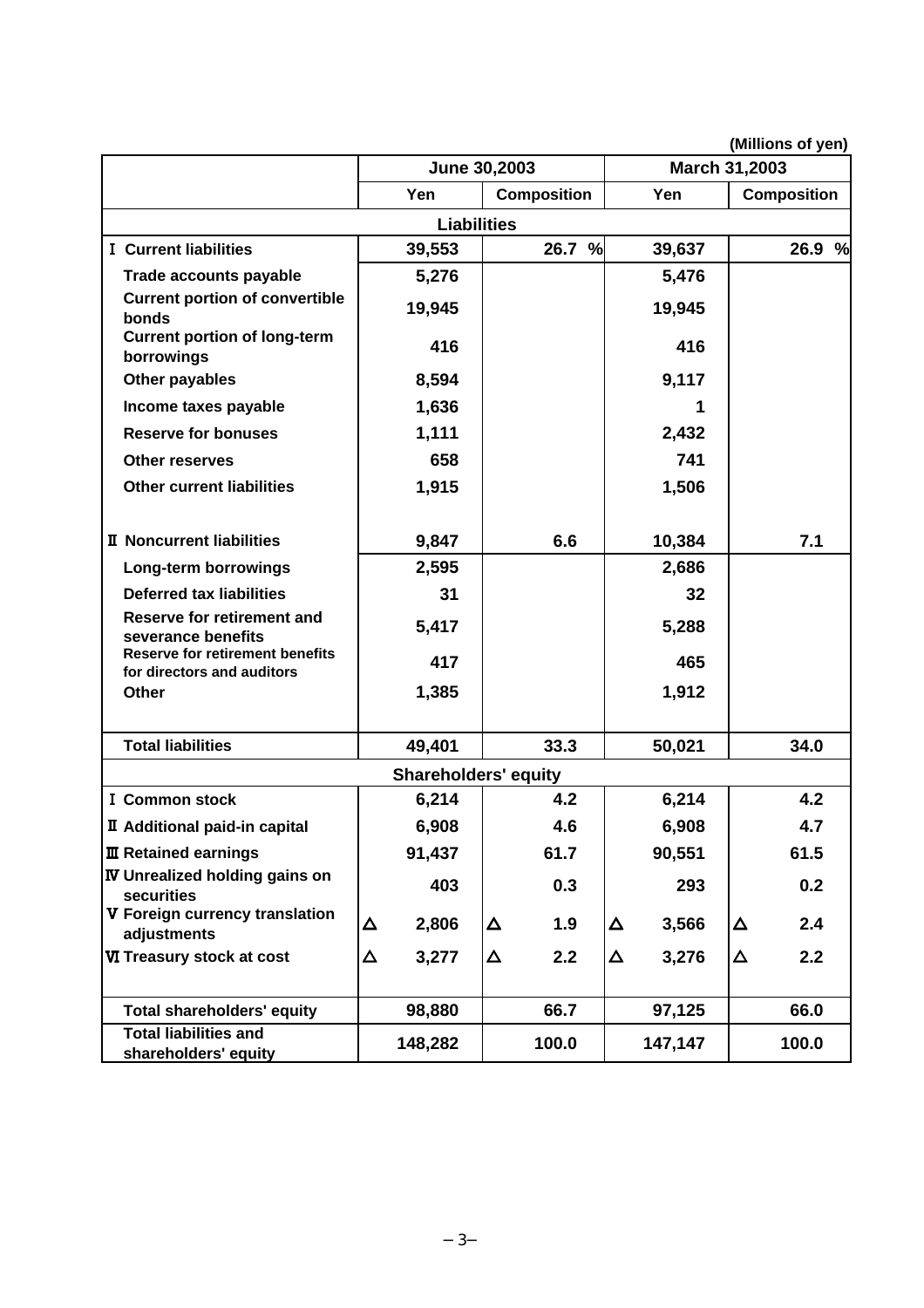# **Quarterly consolidated income statements**

|                                                                                 |        |                           | (Millions of yen)           |                       |  |  |
|---------------------------------------------------------------------------------|--------|---------------------------|-----------------------------|-----------------------|--|--|
|                                                                                 |        | <b>Three months ended</b> | Year ended<br>March 31,2003 |                       |  |  |
|                                                                                 |        | June 30,2003              |                             |                       |  |  |
|                                                                                 | Yen    | <b>Composition</b>        | Yen                         | <b>Composition</b>    |  |  |
| I Net sales                                                                     | 22,803 | 100.0 %                   | 90,252                      | 100.0 %               |  |  |
| <b>II</b> Cost of sales                                                         | 7,686  | 33.7                      | 32,271                      | 35.7                  |  |  |
| <b>Gross profit</b>                                                             | 15,117 | 66.3                      | 57,981                      | 64.3                  |  |  |
| <b>III</b> Selling, general and administrative<br>expenses                      | 11,282 | 49.5                      | 45,284                      | 50.2                  |  |  |
| <b>Operating income</b>                                                         | 3,834  | 16.8                      | 12,697                      | 14.1                  |  |  |
| <b>IV</b> Non operating income                                                  | 144)   | 0.6)                      | 1,269)<br>(                 | 1.4)<br>K             |  |  |
| Interest income                                                                 | 25     |                           | 158                         |                       |  |  |
| <b>Devidend income</b>                                                          | 58     |                           | 109                         |                       |  |  |
| <b>Others</b>                                                                   | 60     |                           | 1,001                       |                       |  |  |
| V Non operating expenses                                                        | 287)   | 1.2)<br>$\overline{ }$    | 1,066)                      | 1.2)<br>K             |  |  |
| Interest expense                                                                | 64     |                           | 480                         |                       |  |  |
| Amortization expenses of goodwill                                               | 97     |                           | 287                         |                       |  |  |
| <b>Others</b>                                                                   | 125    |                           | 299                         |                       |  |  |
| <b>Ordinary income</b>                                                          | 3,691  | 16.2                      | 12,899                      | 14.3                  |  |  |
| VI Extraordinary gain                                                           | 0)     | 0.0)                      | 17)                         | 0.0)<br>$\mathcal{I}$ |  |  |
| <b>WI</b> Extraordinary loss                                                    | 80)    | 0.4)                      | 2,969)<br>K                 | 3.3)<br>K             |  |  |
| Loss on valuation of investment<br>securities                                   |        |                           | 601                         |                       |  |  |
| Special premium payment on the<br>separation from the composite<br>pension fund |        |                           | 2,202                       |                       |  |  |
| <b>Others</b>                                                                   | 80     |                           | 165                         |                       |  |  |
| Income before income taxes                                                      | 3,611  | 15.8                      | 9,947                       | 11.0                  |  |  |
| Income taxes - current                                                          | 1,718  | 7.5                       | 463                         | 0.5                   |  |  |
| Income taxes - deferred                                                         | 98     | 0.4                       | 981                         | $1.1$                 |  |  |
| Net income                                                                      | 1,795  | 7.9                       | 8,502                       | 9.4                   |  |  |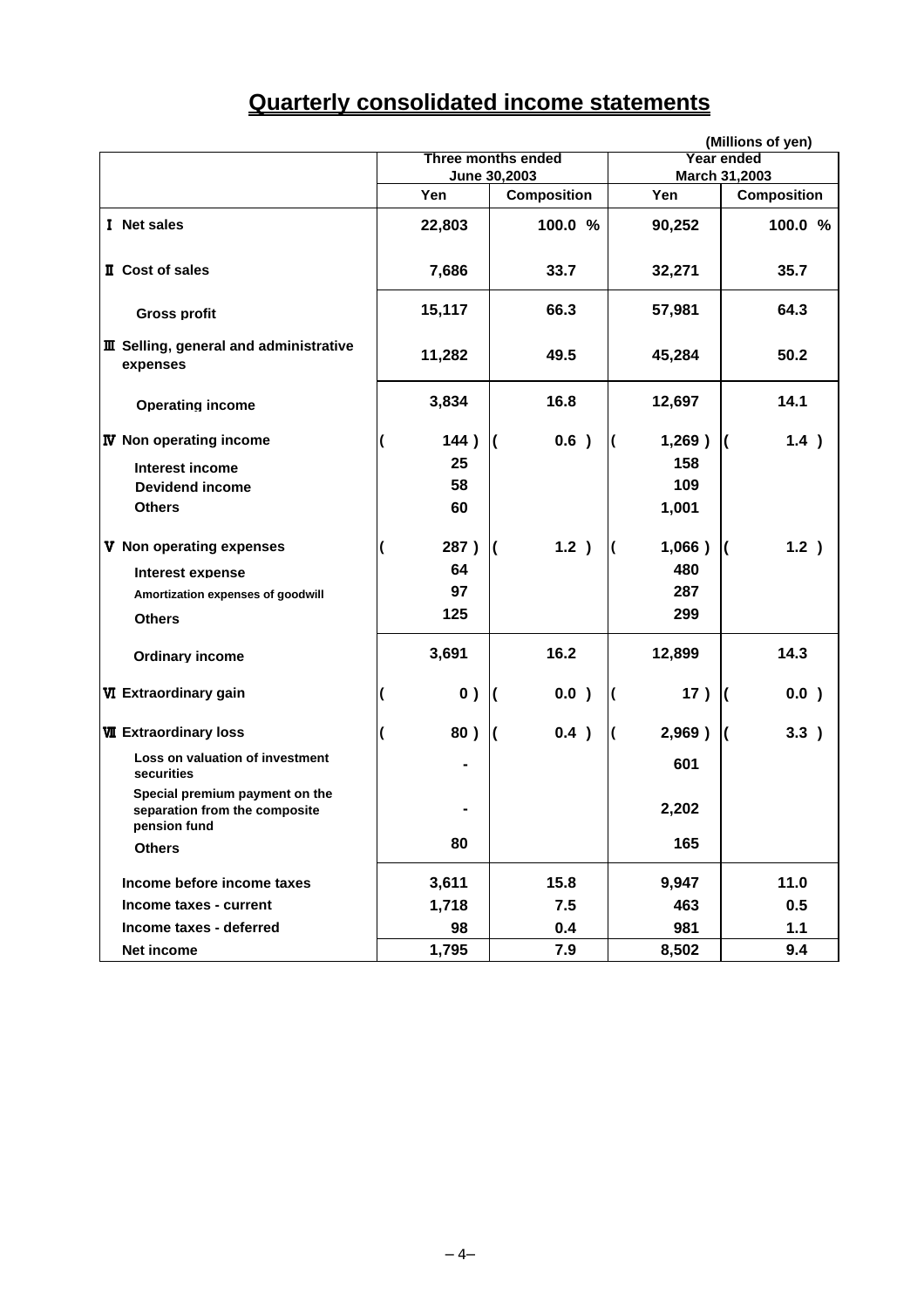# **Quarterly consolidated statements of cash flows**

|                                                                                  |                                 | (Millions of yen) |
|----------------------------------------------------------------------------------|---------------------------------|-------------------|
|                                                                                  | Three months ended              | Year ended        |
|                                                                                  | June 30, 2003                   | March 31, 2003    |
| I Cash flows from operating activities:                                          |                                 |                   |
| Income before income taxes                                                       | 3611                            | 9,947             |
| Depreciation and amortization                                                    | 1,169                           | 4,311             |
| Increase in retirement and severance benefits                                    | 76                              | 132               |
| Interest and dividend income                                                     | $\triangle$ 83                  | $\Delta$ 268      |
| Interest expense                                                                 | 64                              | 480               |
| (Increase) decrease in trade receivables                                         | $\Delta$ 248                    | 6,965             |
| (Increase) decrease in inventories                                               | $\Delta$ 677                    | 647               |
| Decrease (increase) in trade accounts payable                                    | $\triangle$ 227                 | 660               |
| Other, net                                                                       | 43                              | $\Delta$ 753      |
| <b>Subtotal</b>                                                                  | 3,728                           | 22,122            |
| Interest and dividend income received                                            | 69                              | 140               |
| Interest expense paid                                                            | $\Delta$ 62                     | $\Delta$ 458      |
| Income taxes paid                                                                | $\Delta$ 86                     | $\Delta$ 5,996    |
| Net cash provided by operating activities                                        | 3,648                           | 15,807            |
|                                                                                  |                                 |                   |
| II Cash flows from investing activities:                                         |                                 |                   |
| Deposit of time deposit                                                          | $\Delta$ 184                    | $\Delta$ 1,251    |
| Withdrawal of time deposit                                                       | 40                              | 1,810             |
| Purchase of marketable securities<br>Proceeds from sale of marketable securities | $\Delta$ 999                    | $\Delta$ 4,000    |
|                                                                                  | 1,999                           | 3,043             |
| <b>Capital expenditures</b>                                                      | $\Delta$ 658                    | $\Delta$ 7,045    |
| <b>Purchase of investment securities</b><br>Increase in investment securities    | $\Delta$ 2                      | $\Delta$ 3,703    |
|                                                                                  | $\mathbf{2}$                    | 472               |
| Proceeds from collection of loans receivables                                    |                                 | 11<br>711         |
| Other, net                                                                       | $\triangle$ 427<br>$\Delta$ 230 |                   |
| Net cash used in investing activities                                            |                                 | $\Delta$ 9,951    |
| III Cash flows from financing activities:                                        |                                 |                   |
| <b>Repayment of long-term borrowings</b>                                         | $\Delta$ 91                     | $\Delta$ 1,420    |
| Repurchase of treasury stock, net                                                | $\Delta 0$                      | $\Delta$ 3,273    |
| Dividends paid                                                                   | $\Delta$ 812                    | $\Delta$ 1,812    |
| Cash flows used in financing activities                                          | $\Delta$ 904                    | $\Delta$ 6,507    |
|                                                                                  |                                 |                   |
| IV Effect of exchange rate changes on cash                                       | 302                             | 84                |
| and cash equivalents                                                             |                                 |                   |
| V Net increase (decrease) in cash and cash                                       |                                 |                   |
| equivalents                                                                      | 2,816                           | $\Delta$ 566      |
|                                                                                  |                                 |                   |
| VI Cash and cash equivalents at beginning of year                                | 25,053                          | 25,619            |
|                                                                                  |                                 |                   |
| <b>WI</b> Cash and cash equivalents at end of year                               | 27,869                          | 25,053            |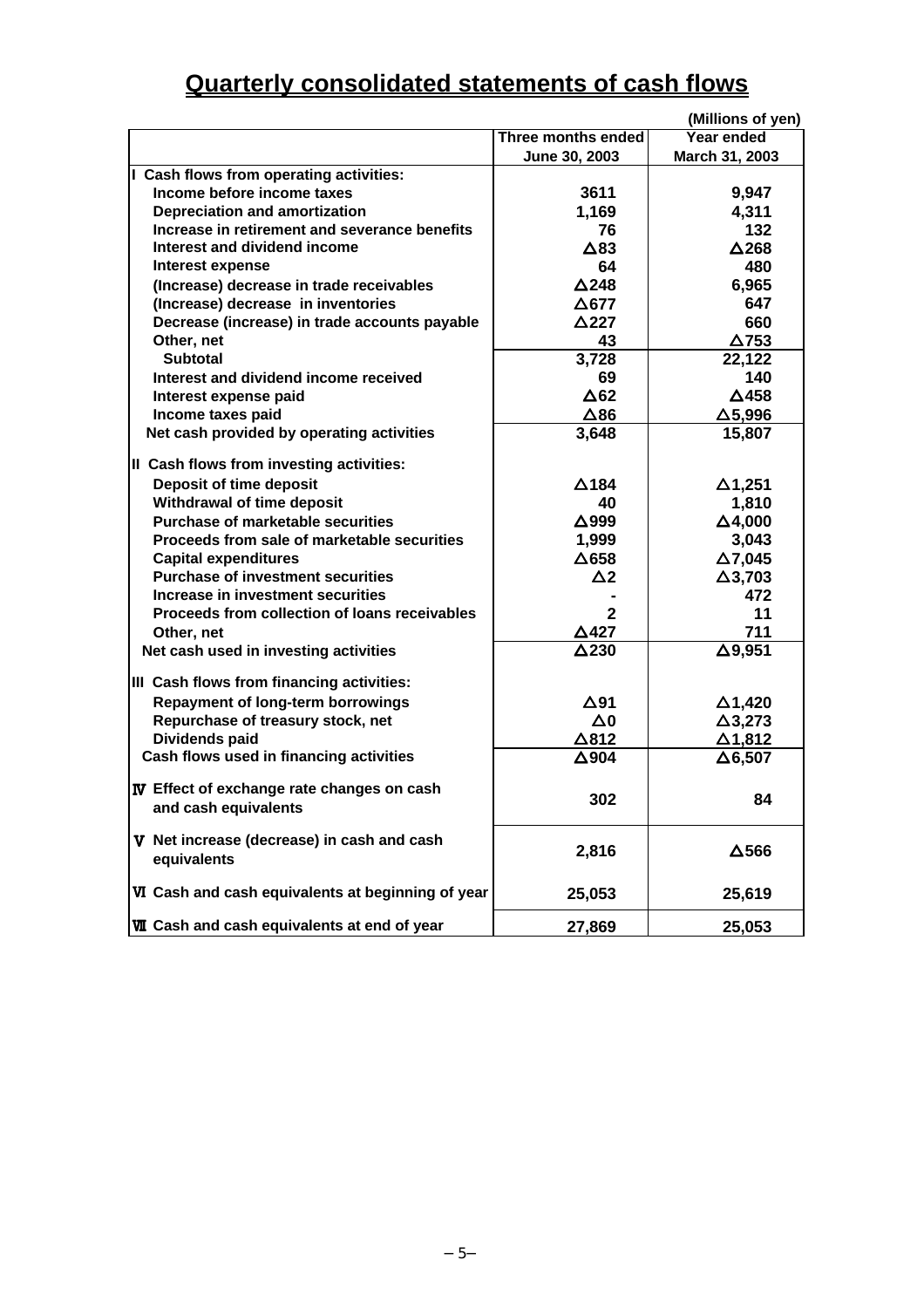# **Segment information**

### ■**Geographic segments**

# **Three months ended June 30,2003 (Millions of yen)**

| <u>THES MONUTES CHUSU JUNG JU, ZUUJ</u> |              |                  |       |                                |                                                                       |
|-----------------------------------------|--------------|------------------|-------|--------------------------------|-----------------------------------------------------------------------|
|                                         |              |                  |       | <b>Corporate and</b>           | <b>Consolidated</b>                                                   |
| Japan                                   | Europe       | <b>Other</b>     | Total | eliminations                   | total                                                                 |
|                                         |              |                  |       |                                |                                                                       |
|                                         |              |                  |       |                                |                                                                       |
|                                         | 2,755        | 485              |       |                                | 22,803                                                                |
| 327                                     | 256          | 1,784            |       | (2, 368)                       |                                                                       |
|                                         | 3,011        |                  |       | (2, 368)                       | 22,803                                                                |
| 14,984                                  | 3,357        |                  |       | (1,774)                        | 18,968                                                                |
| 4,906                                   | $\Delta$ 346 |                  |       | (594)                          | 3,834                                                                 |
|                                         |              | 19,562<br>19,890 |       | 2,270<br>2,400<br>$\Delta$ 130 | ן ויוסע וט פווטווויון<br>22,803<br>2,368<br>25,171<br>20,742<br>4,429 |

### **Year ended March 31,2003 (Millions of yen)**

|                                |        |                |         |        | <b>Corporate and   Consolidated</b> |        |
|--------------------------------|--------|----------------|---------|--------|-------------------------------------|--------|
|                                | Japan  | <b>Europe</b>  | Other   | Total  | eliminations                        | total  |
|                                |        |                |         |        |                                     |        |
| Net sales:                     |        |                |         |        |                                     |        |
| <b>External costumers</b>      | 81,857 | 6,642          | 1,752   | 90,252 |                                     | 90,252 |
| Intersegment                   | 659    | 983            | 7,647   | 9,290  | (9,290)                             |        |
| Total                          | 82,517 | 7,626          | 9,400   | 99,543 | (9, 290)                            | 90,252 |
| <b>Operating expenses</b>      | 61,865 | 11,442         | 10,482  | 83,790 | (6, 234)                            | 77,555 |
| <b>Operating income (loss)</b> | 20,652 | $\Delta$ 3,816 | ∆1.082l | 15,753 | (3,056)                             | 12,697 |

**Europe…Finland, Sweden and Germany Other…U.S.A.,Taiwan and Korea**